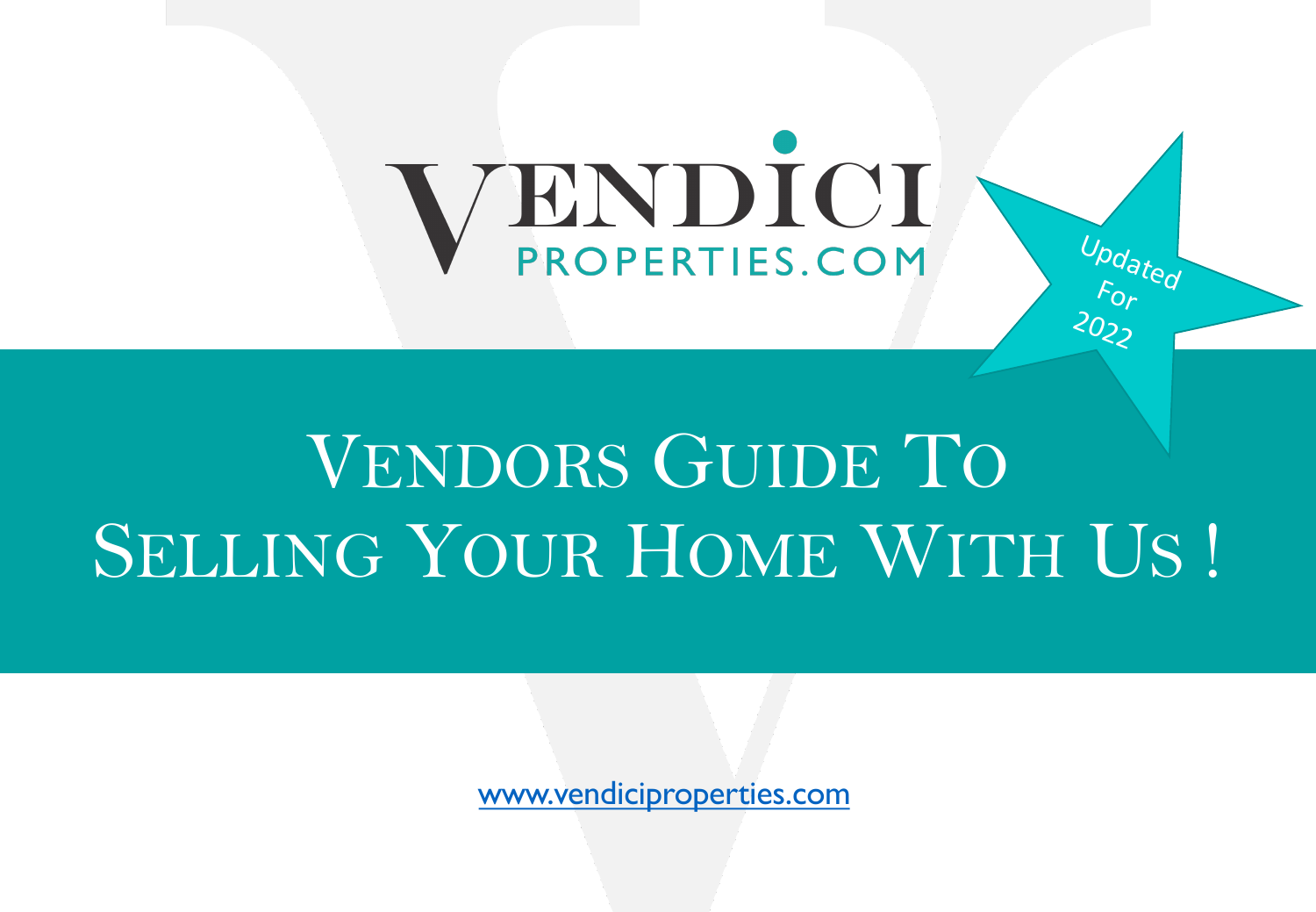## Index

- 1. Introduction
- 2. Commitment to Vendici Vendors
- 3. Vendici Approach
- 4. Vendici Buyers
- 5. Pricing Knowledge
- 6. Property Exposure
- 7. What Makes Vendici Different
- 8. The Vendici Team !
- *…. Next Steps ….*

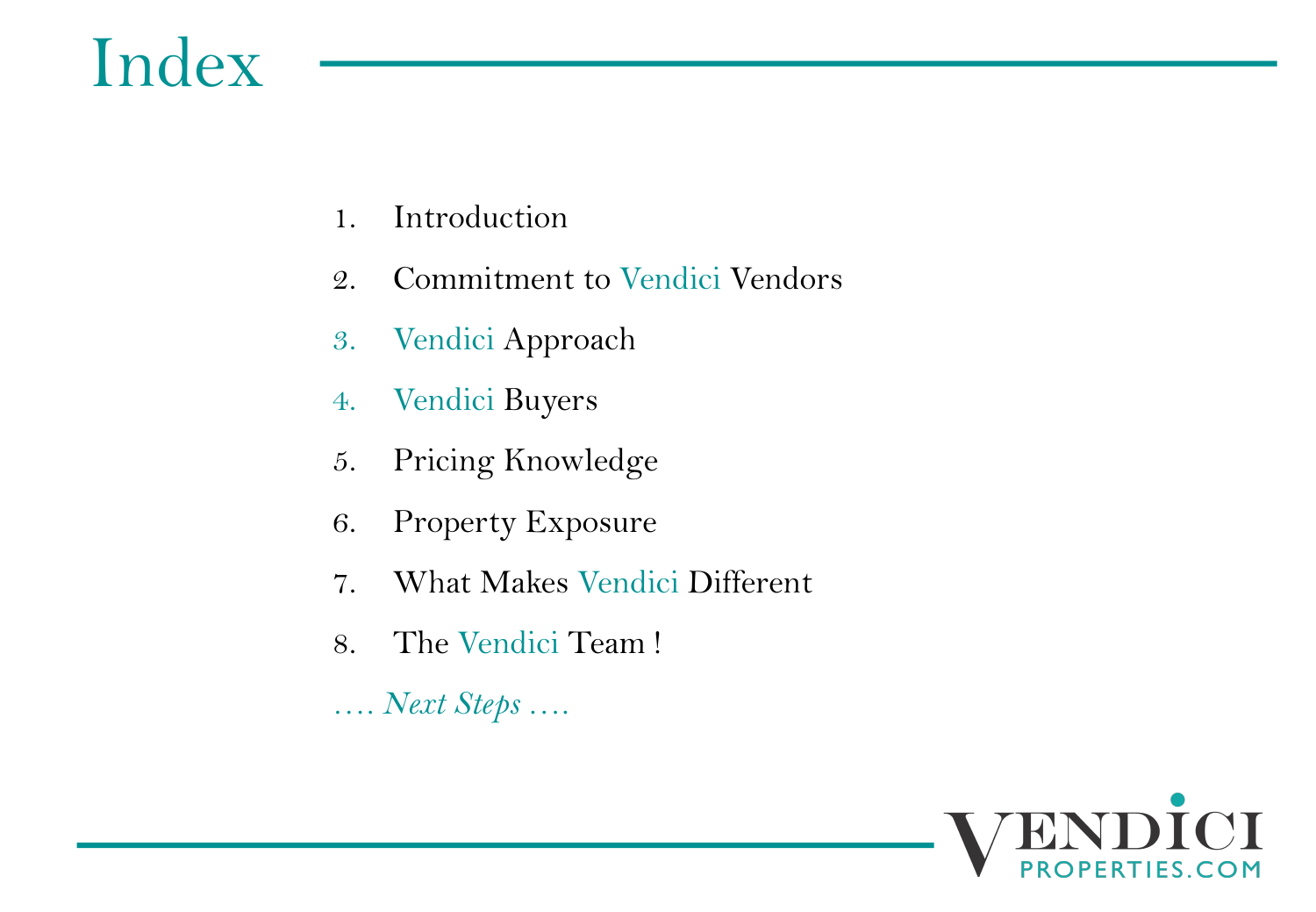## 1.Introduction

- Vendici Properties.com started in Vale do Lobo in January 2015. It is locally licensed #12055. Since inception Vendici have sold over 310 properties with a value over €348m.
- Vendici's rapid growth and competitive advantage have been achieved by focusing on 4 key themes : Exceptional Service, Trust, Innovation and most importantly Market Knowledge.
- Led by Rebecca Nixon, who had previously worked with Prime Properties and Fine & Country, Vendici cover Vale do Lobo to Quinta do Lago and all areas in between.
- Collectively Vendici's staff have over 30+ years experience in the Algarve Property Market, this is reflected in the vast amount of knowledge built up by the team and is the value that they bring when advising on Property & Lifestyle.

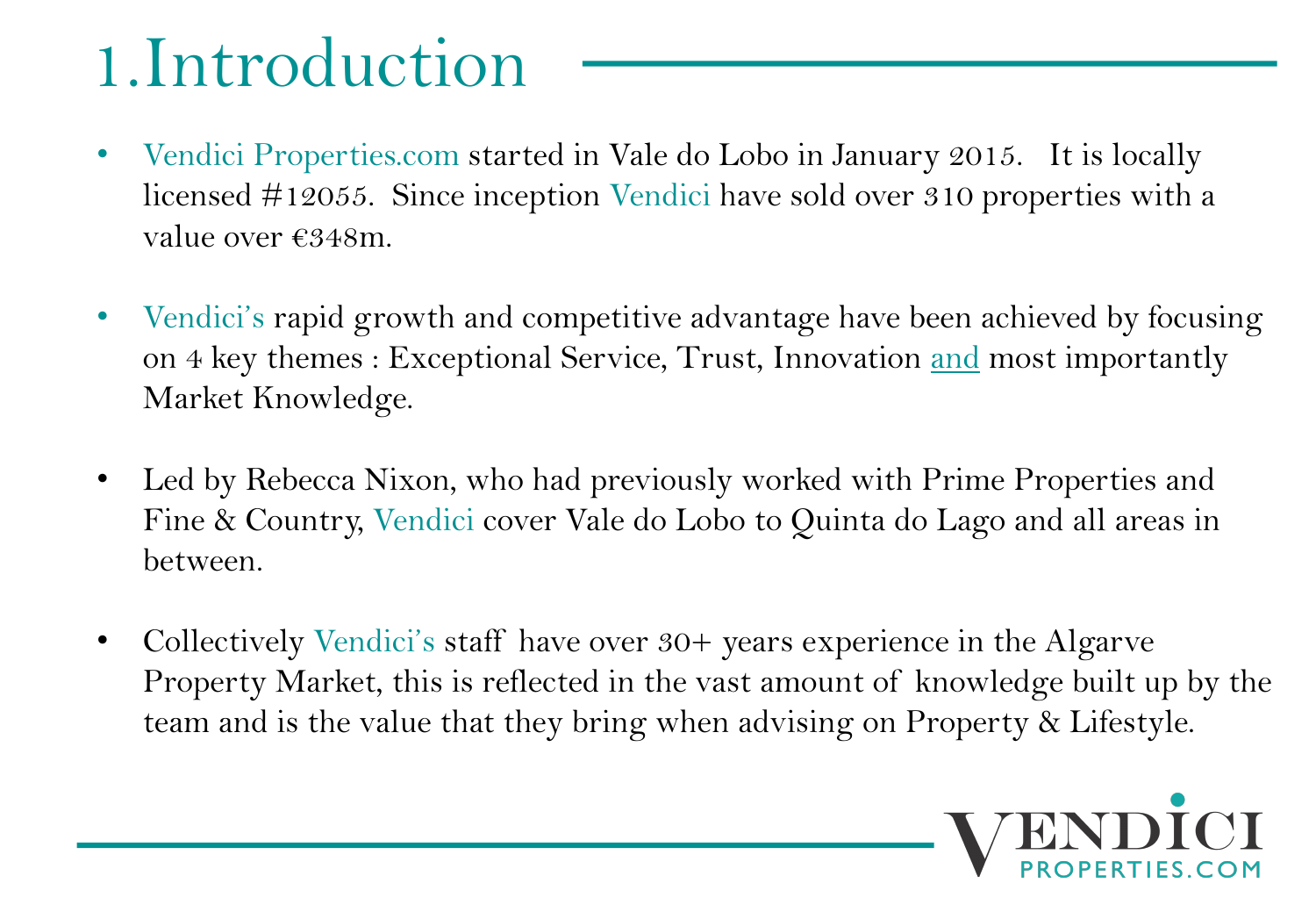## 2. Commitment to Vendici Vendors

### **Total Commitment To You**

- As a local, independent, Estate Agent the advice you receive will be impartial and knowledgeable and the service will be personal to your situation.
- You'll have complete transparency in your dealings with Vendici and they will never elaborate on the facts or withhold information from you; they will keep their promises.
- You deserve the peace of mind that your property will be sold with integrity, honesty and for the very best price.
- Upon receiving your instruction to market your property Vendici will proactively telephone potential purchasers to generate immediate interest.

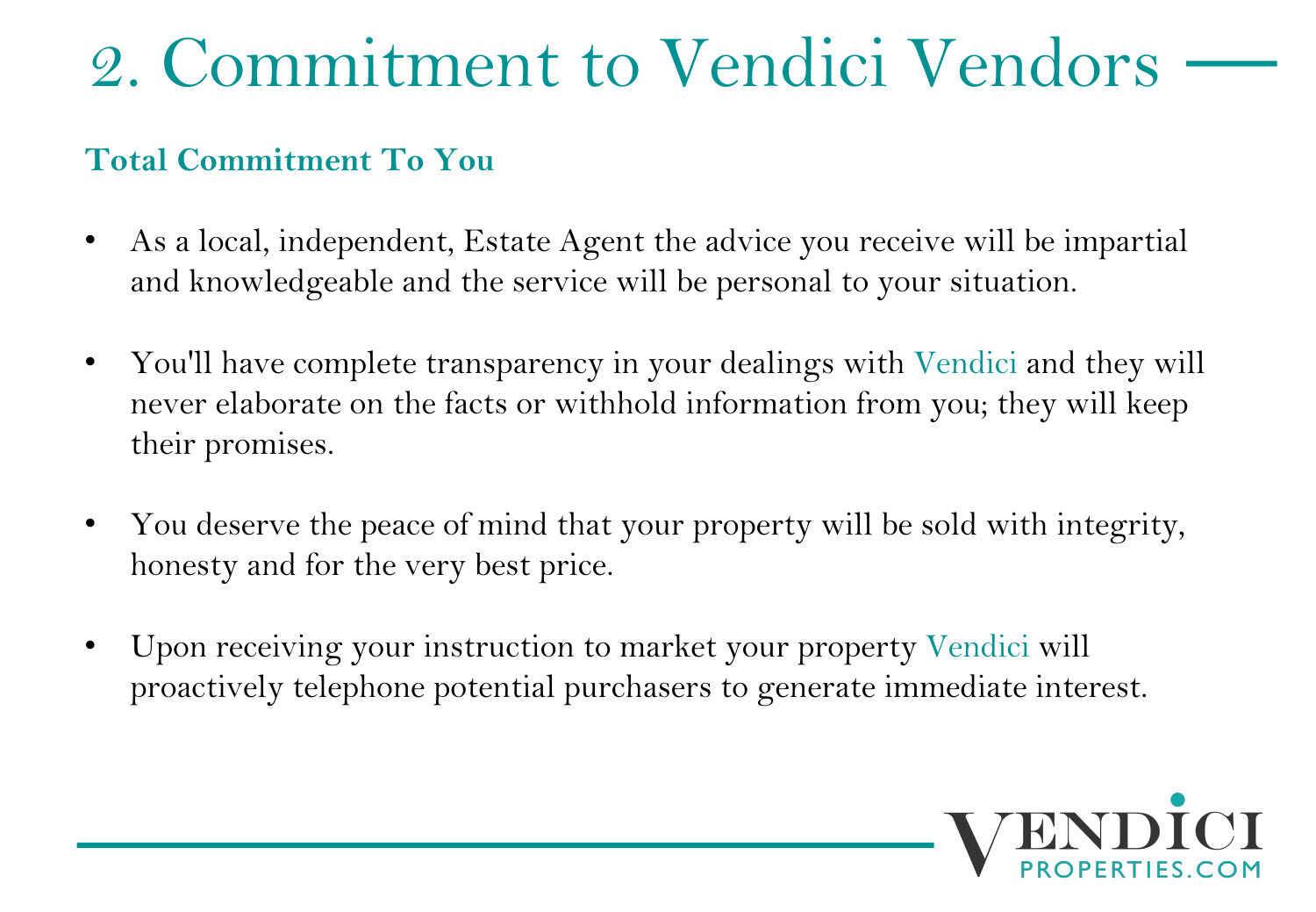## 2. Commitment to Vendici Vendors

### **Total Commitment To You**

- They will give your property maximum exposure on their Property Portal and industry leading Social Media platform.
- They accompany every potential purchaser on all viewings, frequently on very short notice.
- They will give regular and timely feedback following all viewings.
- They will negotiate the best possible price on your behalf and closely participate in the transaction to completion.

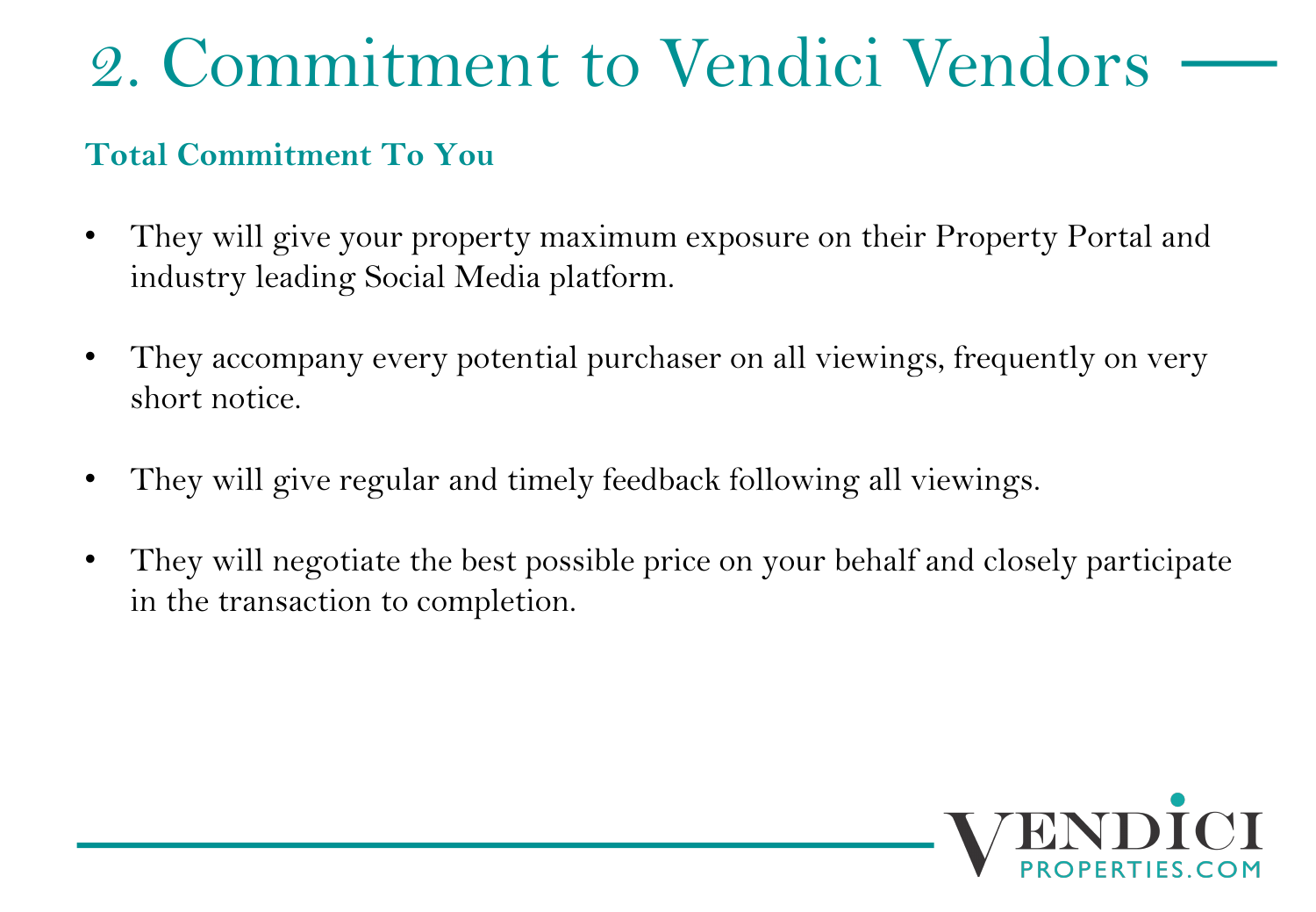## 3. Vendici Approach

### **Innovation** Digital Marketing Matterport, VR, AR. **Pre-Qualify Clients** Maximise efficiency **Service** Clients expect response time in hours .. Not Days Harder, Smarter & Longer .. **Knowledge** Unique factual knowledge of transactions & pricing **Hyper-local Marketing Trust** Build Trust with our clients and service providers Trust gets deals across the line **Referrals** Referrals are our end game and provide the shortest deal to completion source of business

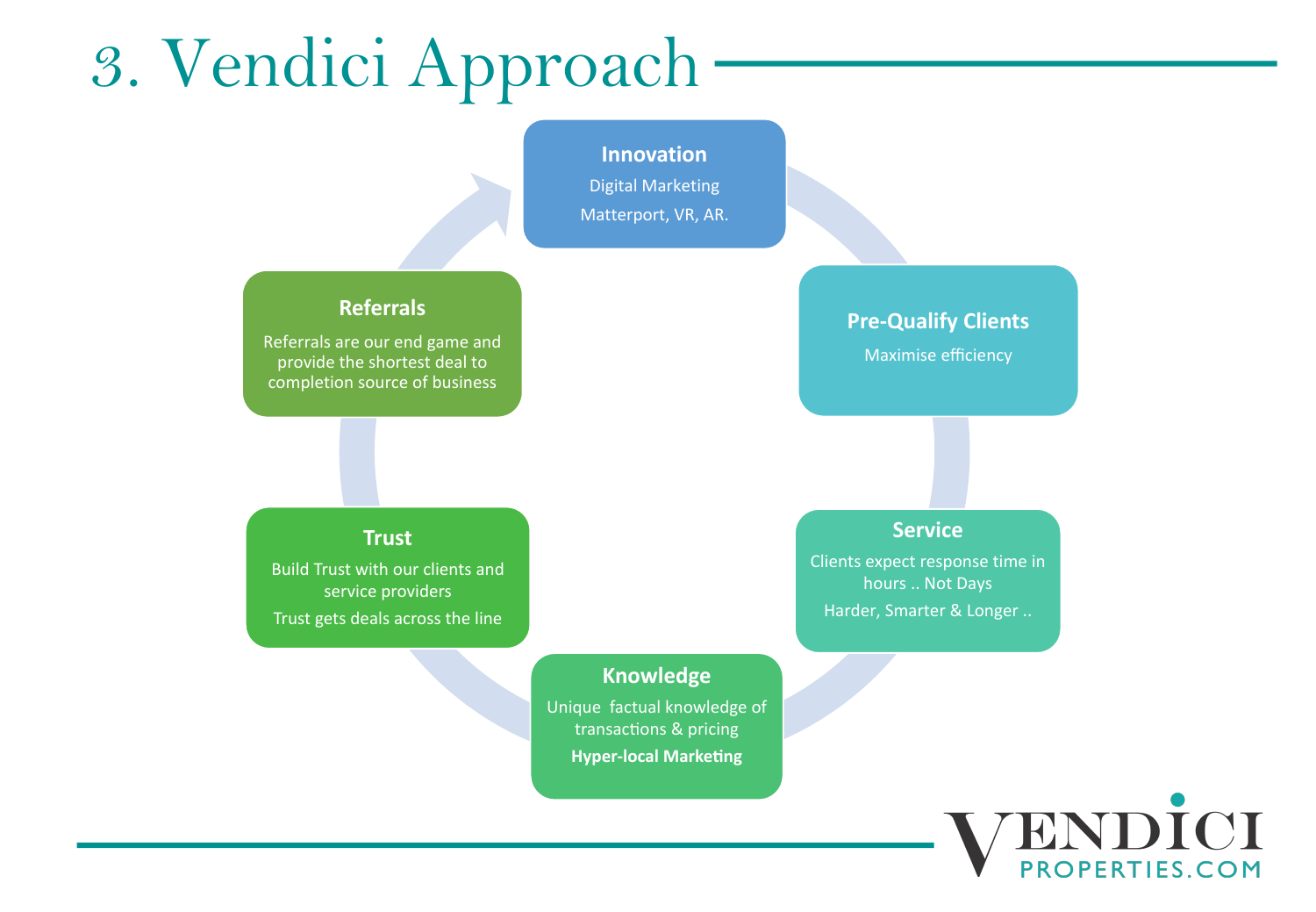## 3. Vendici Approach (cont'd)

• Service, Service, Service :

24/7. Vendici work harder, smarter and longer. Clients expect response time in hours, they strive to meet this demand.

• Knowledge :

Vendici operate in a small geographical market that is lacking in verified transparency. They know their area backwards and importantly have a unique knowledge of transactions and pricing. Clients pick up on this immediately in *"face to face"* contact.

• Trust:

Vendici work hard on building trust with their clients and service providers, the pay-off is substantial in strength of relationships and getting deals across the line. Vendici were the first agent in their area to appoint an in-house Compliance Officer. Integrity is their byword in a business built on trust.

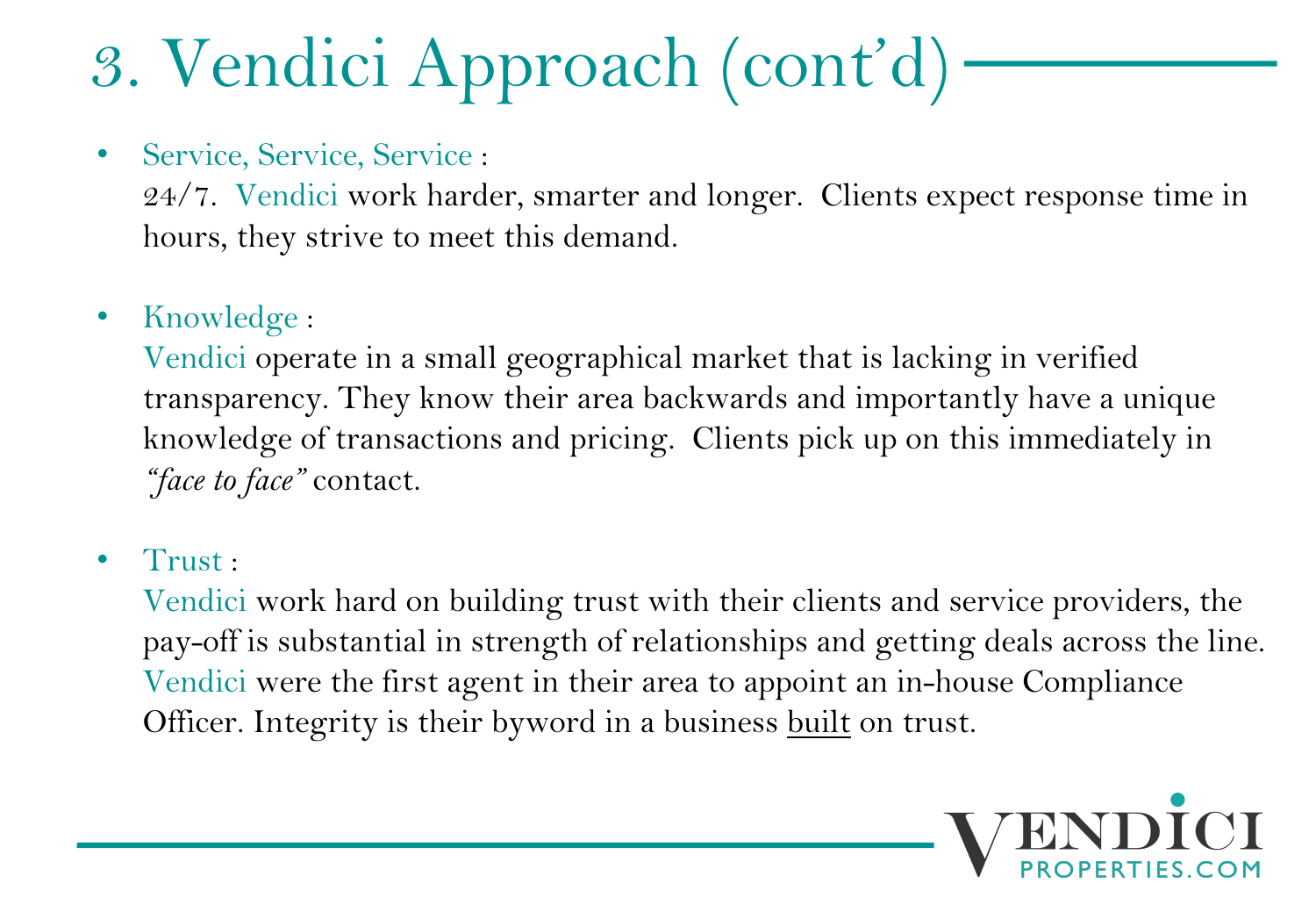## 3. Vendici Approach (cont'd)

• Digital Marketing :

Real Estate is now all about the strength of the company's online presence. The majority of Vendici's clients make their initial property selections from their sofas @ home.

• Innovative Presentation:

Vendici assess and adopt many new forms of presentation, complete with Virtual Reality headsets, Augmented Reality, Matterport, 3D modelling, iBeacon and animation.

• Lifestyle:

Vendici recognise that their clients are looking for a lifestyle, this is also what they are ultimately selling. Vendici's unique level of knowledge of the area greatly assists in delivering upon this dream and is always reflected in their sales and marketing product.

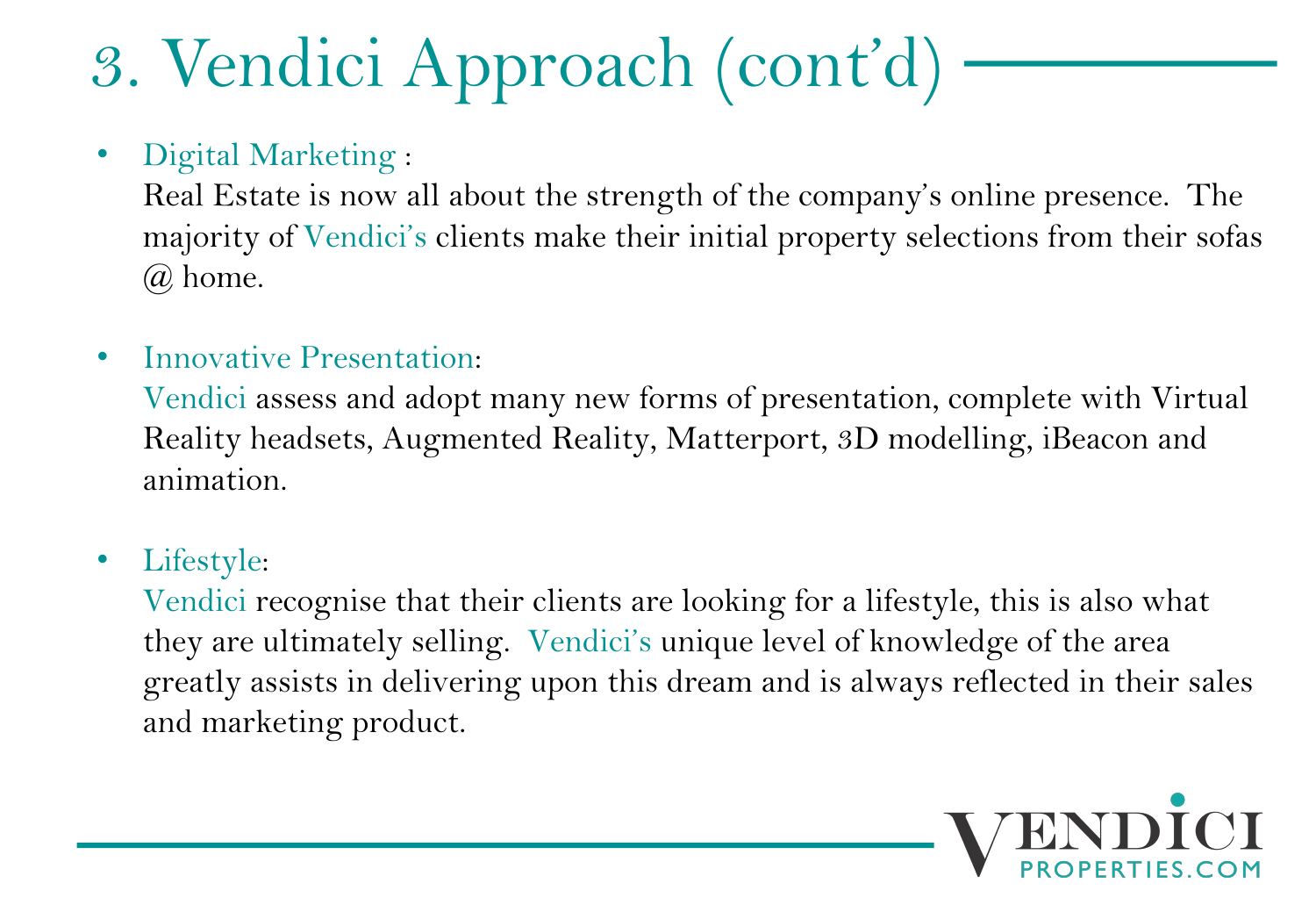## 4. Vendici Buyers

- Buyer Origination :
	- 80% UK
	- 12% Irish
	- 8% German, Dutch, Belgium.
- Average Deal Size (Since Start Up) is circa  $\epsilon$ 1m Euros.
- Since inception Vendici have sold over 310 properties with a value over €348m.
- Referrals : High quality digital marketing is irrelevant unless backed up by a strong service leading to referrals. Referrals are Vendici's end game and provide the shortest deal to completion form of business.

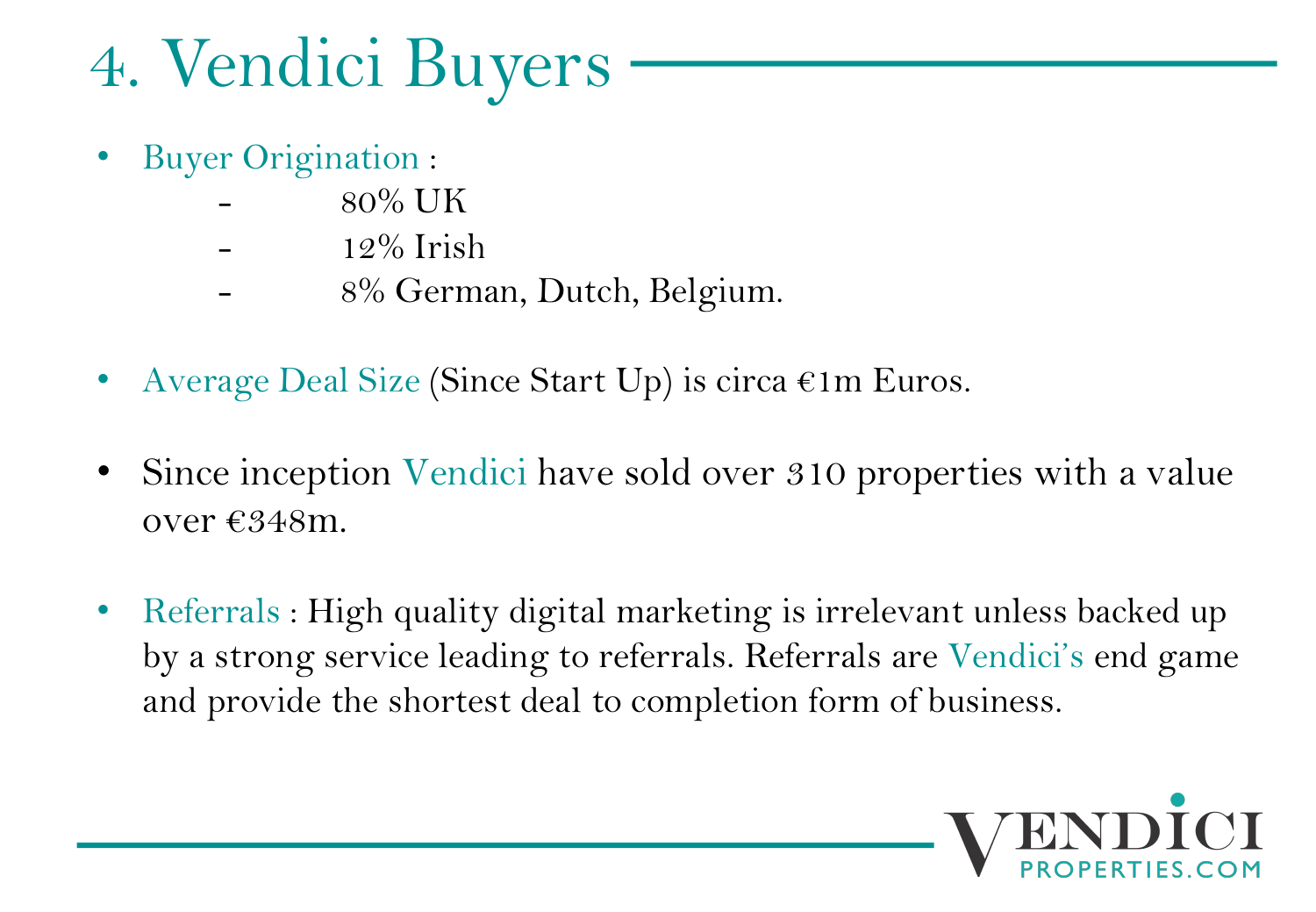## 5. Pricing Knowledge

- Vendici operate in a high value low transparency market
- Access to verified transaction values is limited
- Real knowledge of pricing is invaluable, Vendici are leaders in their principle market segment. Vendici have detailed knowledge of the various micro markets within their area.
- Valuation based upon :
	- $\triangleright$  Vendici Agency transactions Price comparison (they are the primary agency in the  $\epsilon$ 500k to  $\epsilon$ 2m value bracket in the area)
	- <sup>Ø</sup> 3rd Party agent transactions when Vendici are acting for buyer or seller
	- $\triangleright$  Site cost/Construction cost, finishes.

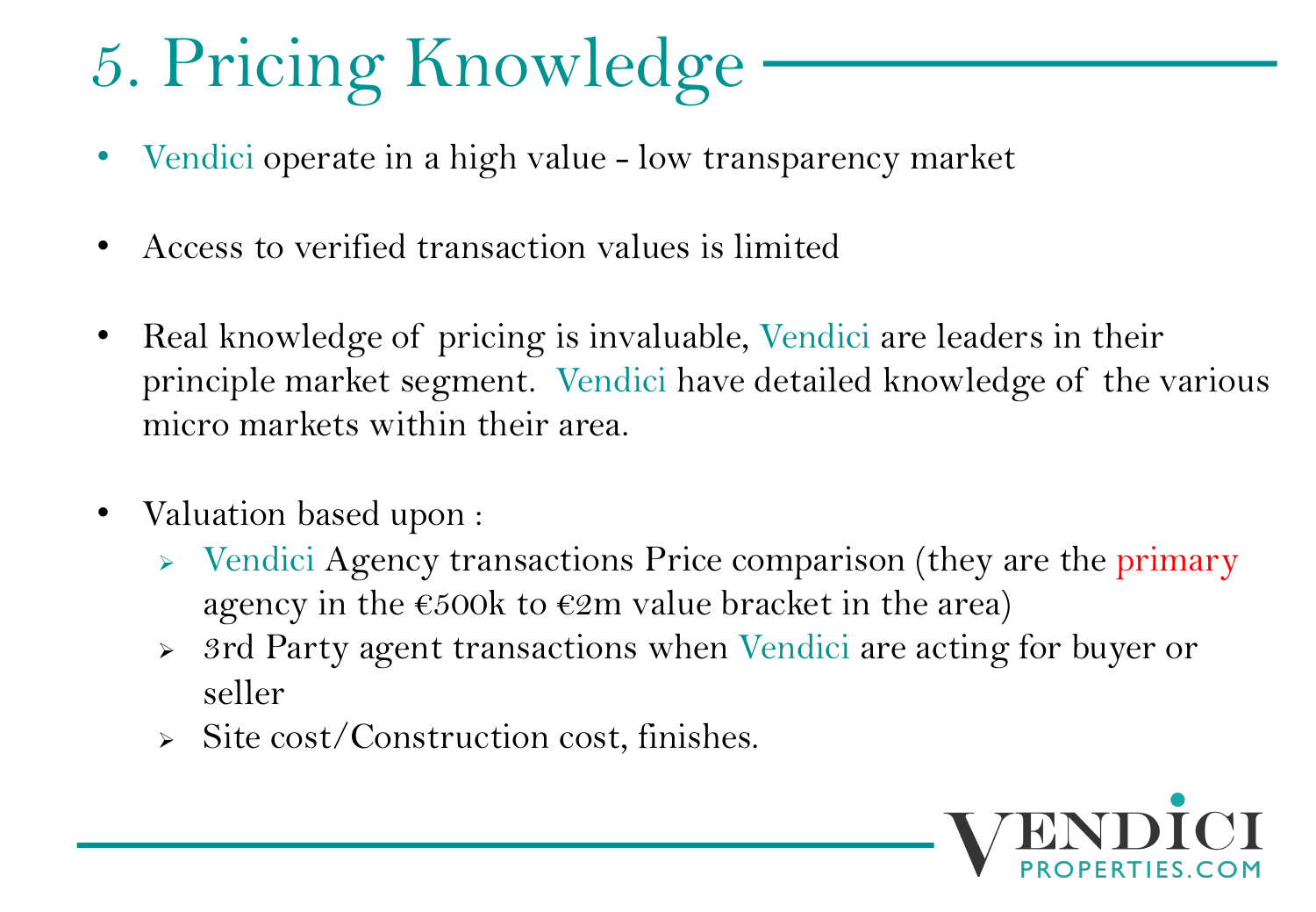## 6. Your Property Exposure



- Vendici Properties.com have a reputation as a Market Leader in the area of Digital Marketing & exposure on International Property Portals. They will use as many of these channels as they can to market your property successfully.
- Vendici strive to continually improve and embrace new outlets / mediums for selling including the latest 3D walkthrough technology **NODALVEW**

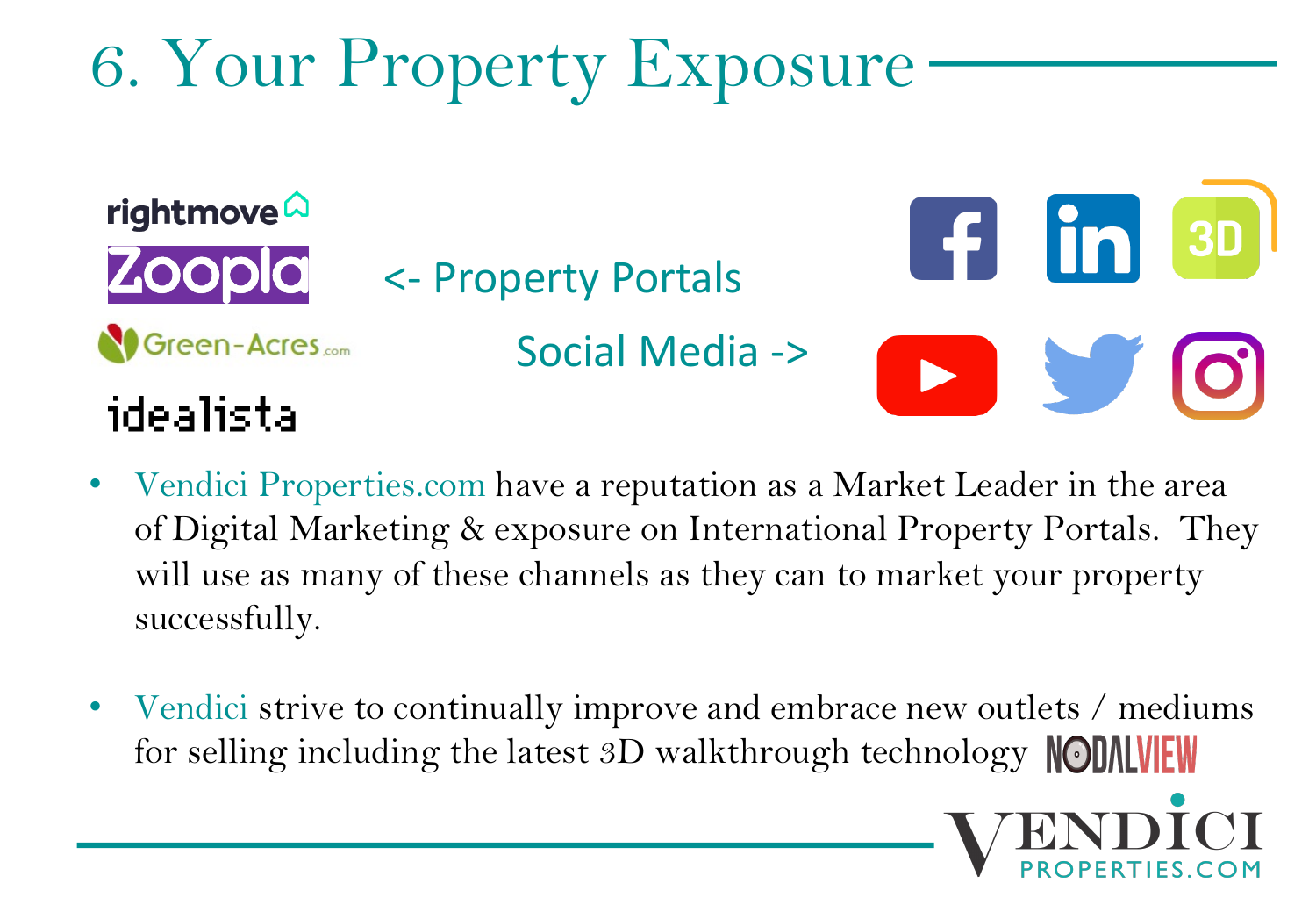## 7. What Makes Vendici Different

- Vendici Properties are well known to work harder than any other local Real Estate Agent.
- Vendici provide a "Top Class" Customer Service to both buyers and sellers.
- Vendici are Market Leaders in the Digital Presentation of Properties.
- Vendici are always on the lookout for better ways to sell properties. They were first to use 3D walk through technology in the Central Algarve for selling purposes.
- *Vendici … Deliver !*

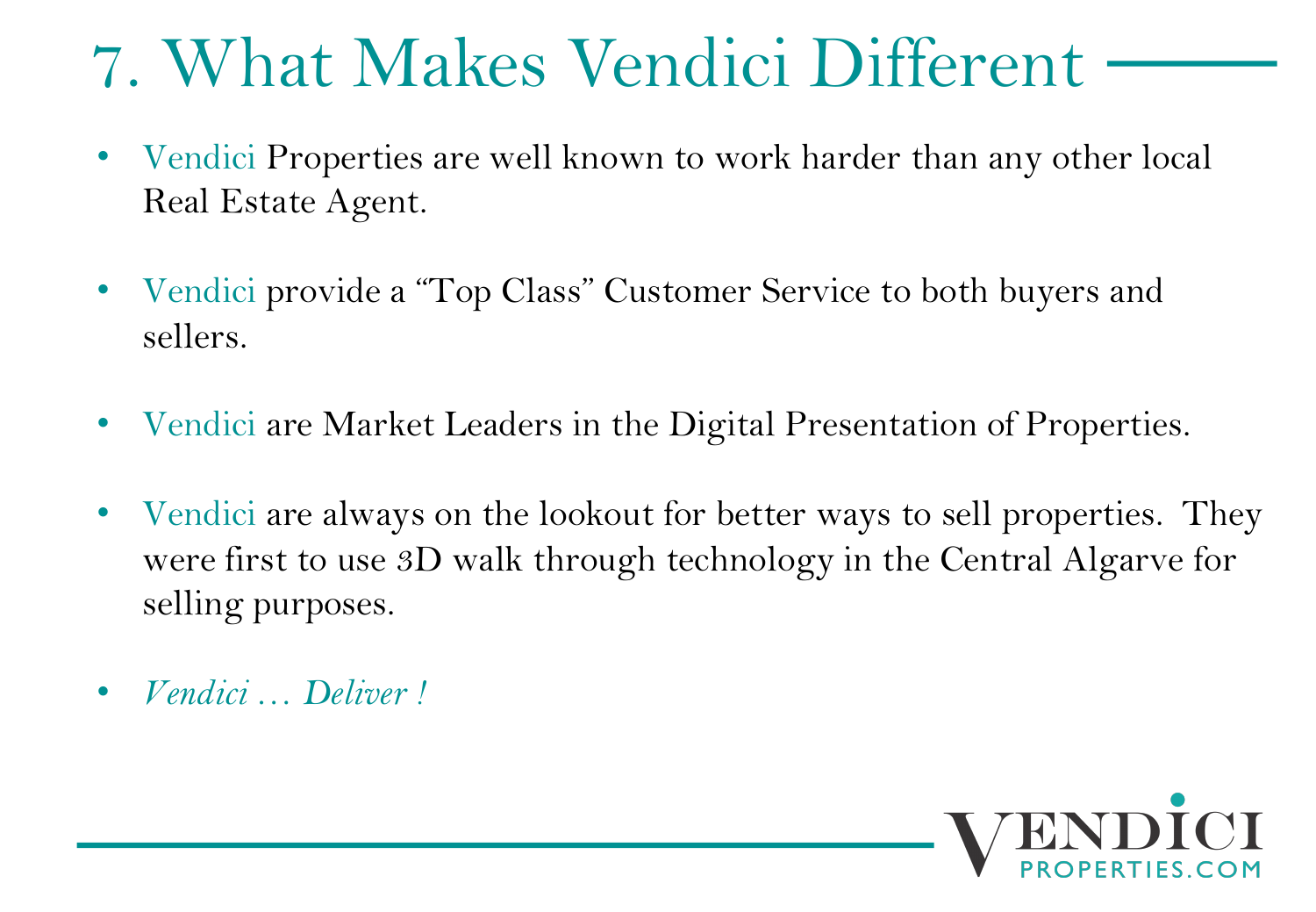## 8. The Vendici Team

### **Rebecca Nixon**

Managing Director Email : rebecca@vendiciproperties.com Mobile : +351 919 592 097

- 
- **Cindy Lindeman** Sales Consultant
- **Tania Viegas** Office Manager
- **Sam Miller** Website
- **Maureen Dorans** Compliance
- 
- **Adrienne Regan** Consultant
- **Megan Tuition** Consultant
- James Peet **-** Consultant
- **Neil Symonds** Senior Sales Consultant • **Gaby Kavanagh** - Digital Marketing Lang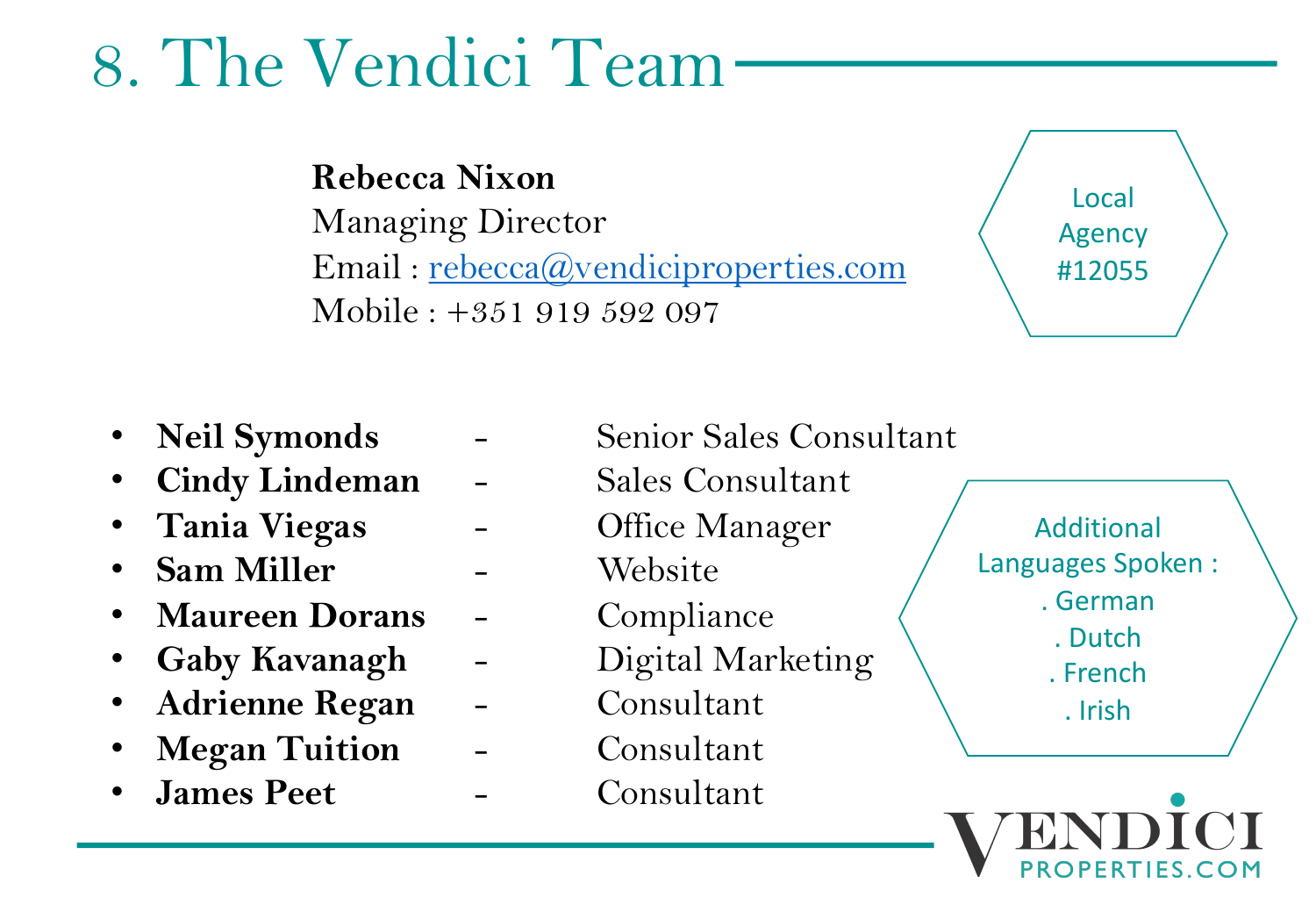

## DO We Have Your Permission We Have Your Property ?!

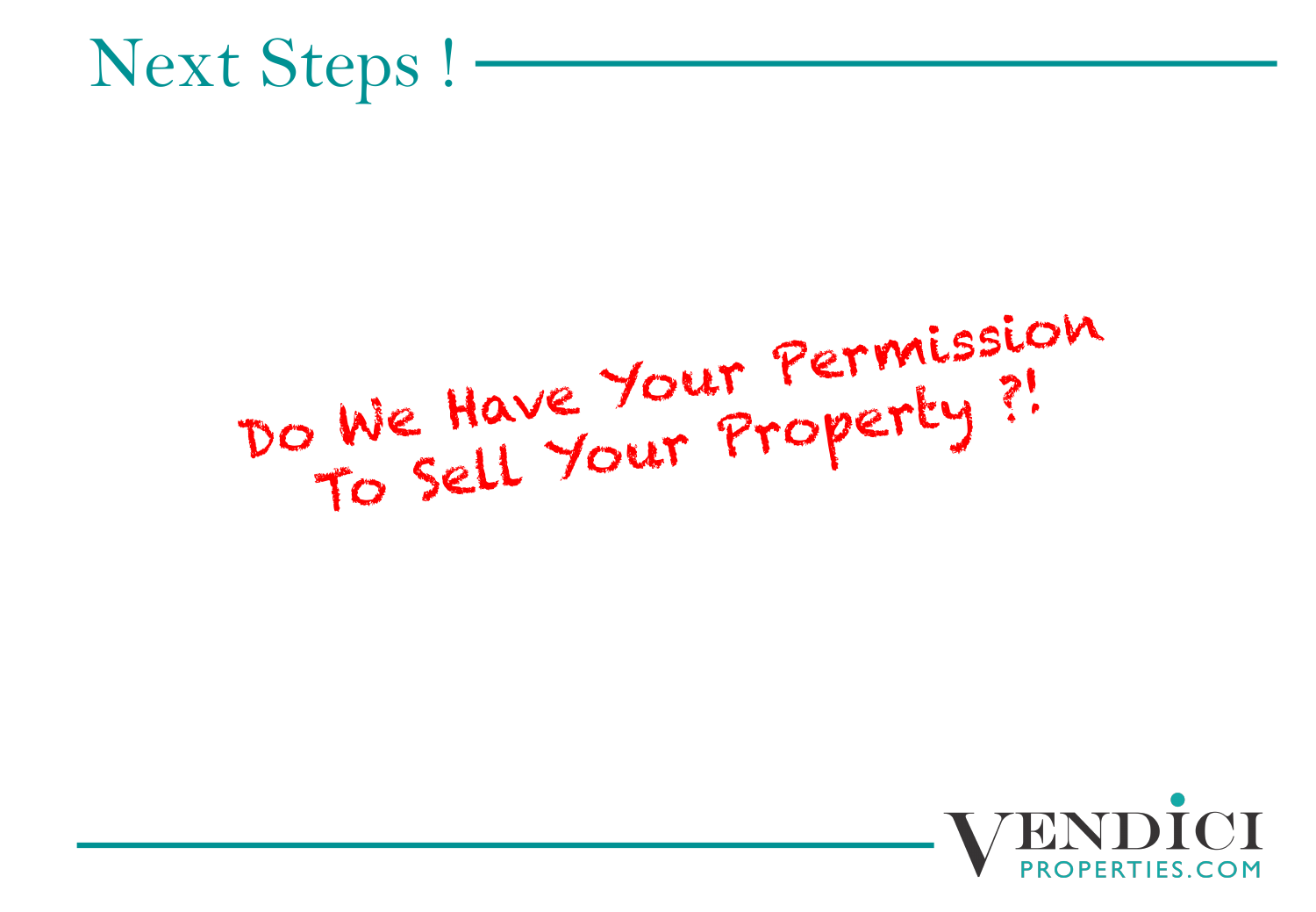

## Yes …. Fantastic ! …….then let`s get started!

## This is what we need from you……

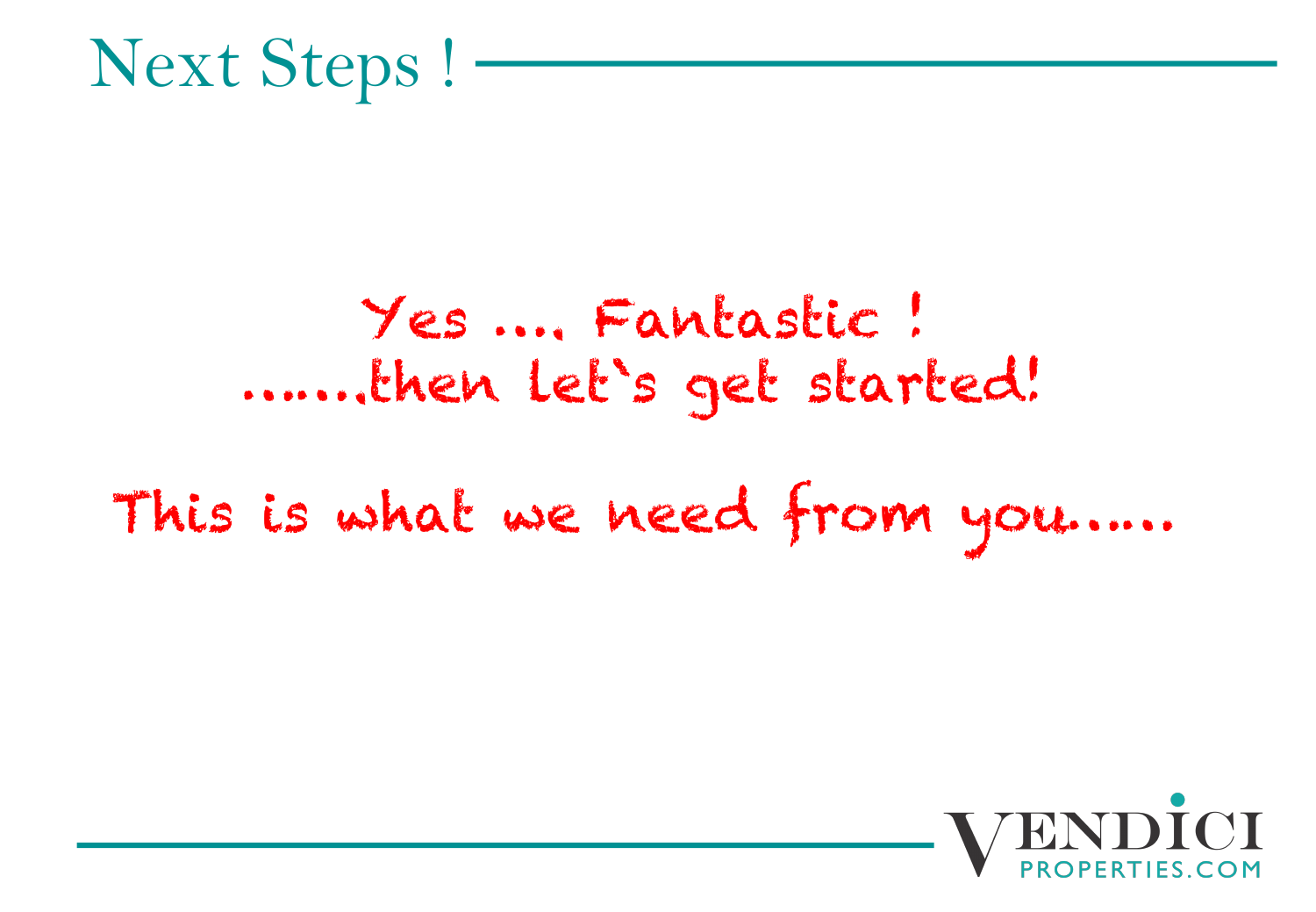## Next Steps…..

| <b>Notify Your Lawyer</b>                    | •Intention to sell<br>•Vendici Properties appointed<br>•Decide if you wish to appoint lawyer as legal power of attorney, helpful if you cannot<br>travel easily to Portugal<br>•Complete KYC form, return to lawyer and Vendici                                                                                                                                                                                                 |
|----------------------------------------------|---------------------------------------------------------------------------------------------------------------------------------------------------------------------------------------------------------------------------------------------------------------------------------------------------------------------------------------------------------------------------------------------------------------------------------|
| Need an Energy Certificate                   | • Appoint an Engineer to survey property<br>•Survey property<br>•Obtain Energy Certificate<br>• Copy Energy Certificate to Lawyer and Vendici                                                                                                                                                                                                                                                                                   |
| <b>Gather Your Legal</b><br><b>Documents</b> | • A copy of the Deed 'Escritura'<br>• A copy of the Habitation License - 'Licença de Habitação'<br>• A copy of the certificate from the Land Registry - 'Certidão de Teor'<br>• A copy of the land tax certificate, 'Caderneta Urbana / Rústica Urbana Predial<br>• A copy of the property plans approved by the local council - 'Câmara'<br>• A copy of the ID and Contribuição Fiscal for each owner named on the Escritura ' |

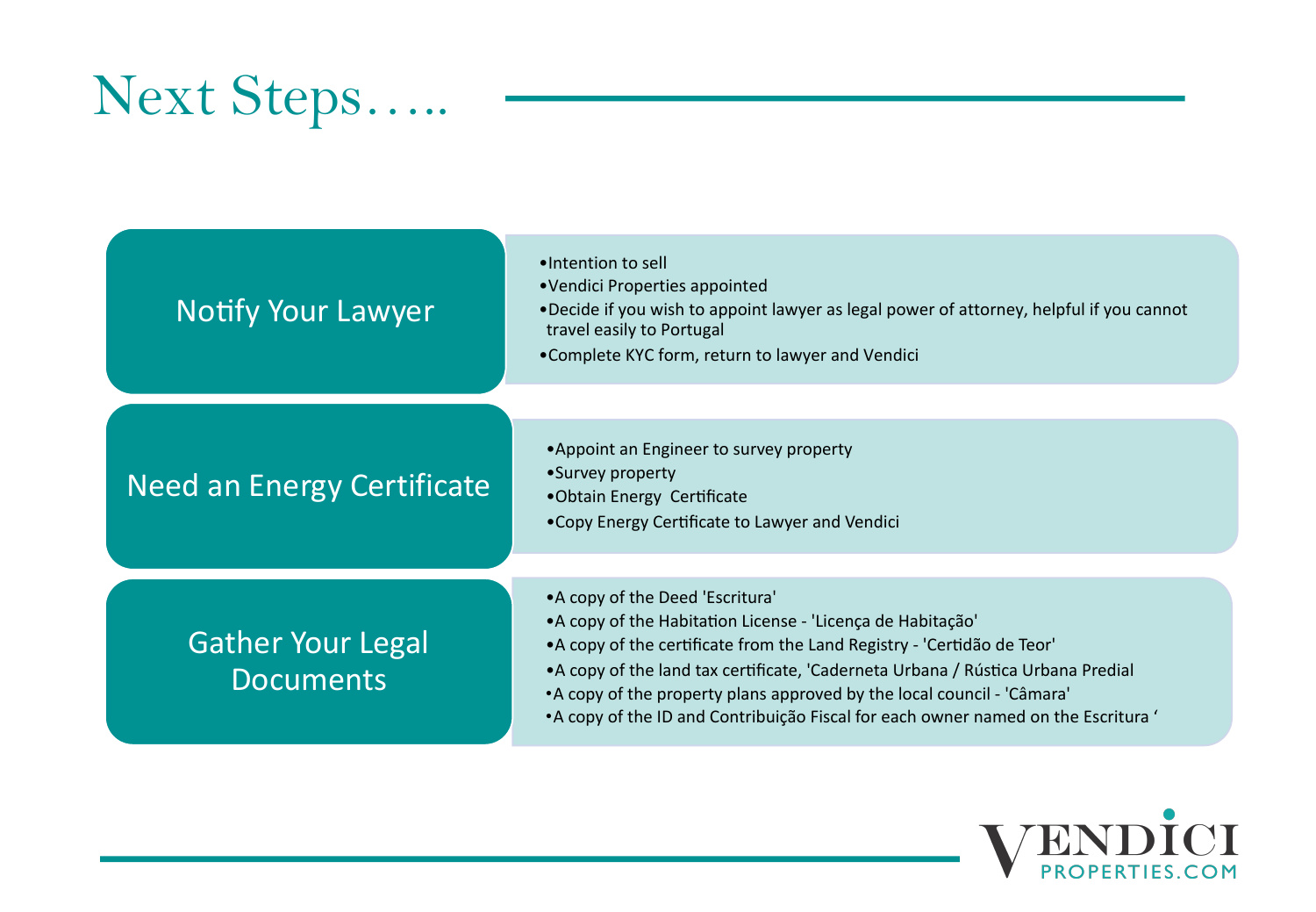## Need To Get An Energy Certif

### **PORTICONE**

### **Energy Certificate**

| <b>Typology</b>                        | <b>Price</b> |
|----------------------------------------|--------------|
| <b>Apartment TO</b>                    | 190 euros    |
| <b>Apartment T1</b>                    | 200 euros    |
| <b>Apartment T2</b>                    | 240 euros    |
| <b>Apartment T3-T4</b>                 | 260 euros    |
| Townhouse $<$ 200 m2                   | 275 euros    |
| Townhouse $> 200$ m2                   | 300 euros    |
| Villa $<$ 200 m2                       | 290 euros    |
| 200 m2 < Villa < 300 m2                | 350 euros    |
| $300 \text{ m}$ $2 <$ Villa $<$ 400 m2 | 400 euros    |

Please email Paulo ( at pgregorio@portic for more information

Note: All the quotes include Vat and Adene Tax

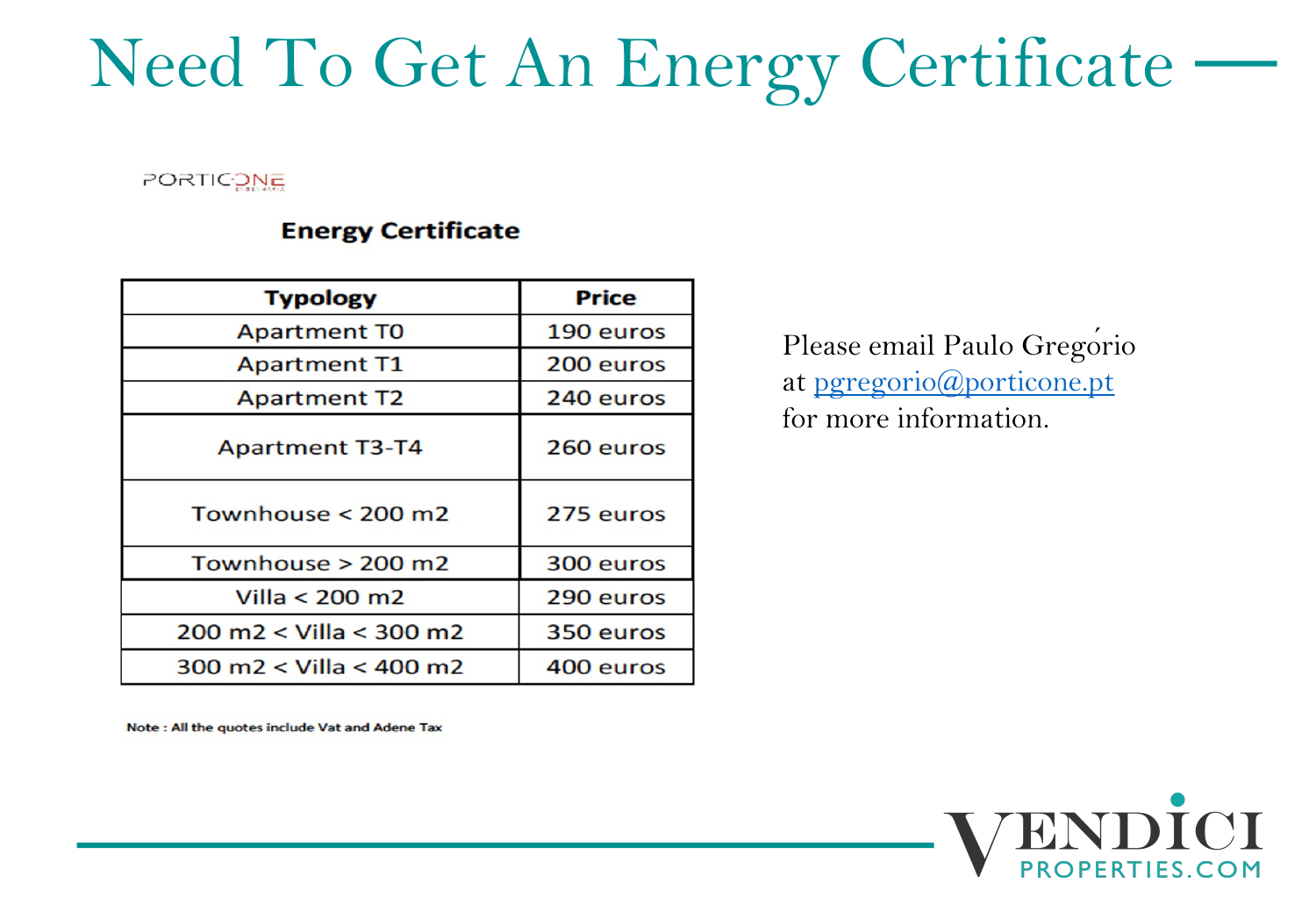## Gather Your Legal Documents

As Real Estate Agents, in order to be able to promote and market your property, it is imperative that we, under Portuguese legislation, have a signed contract and documentation of the property to support the contract.

### Please find below a list of the documents necessary:

### **A copy of the Deed 'Escritura'**

The document signed when you purchase a property and ownership is transferred to the new owner's name.

### **A copy of the Habitation License - 'Licença de Habitação'**

A certificate from the Town Hall stating the property has been inspected and complies with building regulations and is fit for habitation. This only applies to properties built after 1951.

### **A copy of the certificate from the Land Registry - 'Certidão de Teor'**

Proves description & inscription of property at the Land Registry Office.

### **A copy of the land tax certificate, 'Caderneta Urbana / Rústica Urbana Predial'**

Issued by the Tax Department confirming that the property has been registered for tax purposes. It will show location, plot size, number of rooms, pool size etc and details should match those entered at the Land Registry Office.

**A copy of the property plans approved by the local council - 'Câmara' A copy of the ID and Contribuição Fiscal for each owner named on the Escritura** 

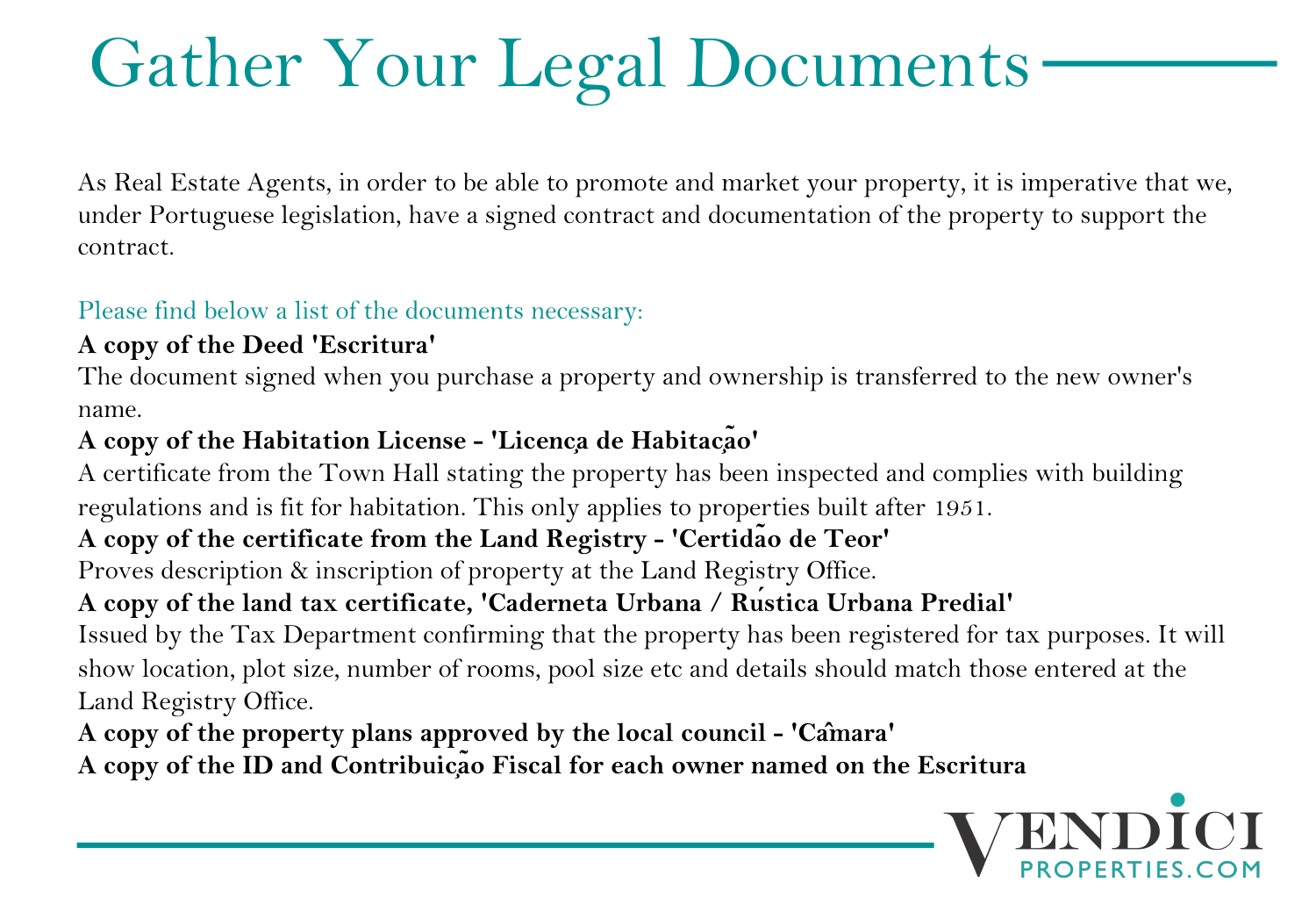## And Finally…

### Sign A Sales Contract

- Vendici will provide you with a contract (Private / Off Shore), standard marketing contract
- The Contract can be in Portuguese language or English
- We ask you to review the Contract, address any queries or issues
- Either you or your lawyer sign Sales Contract as part of Instructing us to Sell, E-signature is preferable
- Signed contract is emailed to Vendici Properties